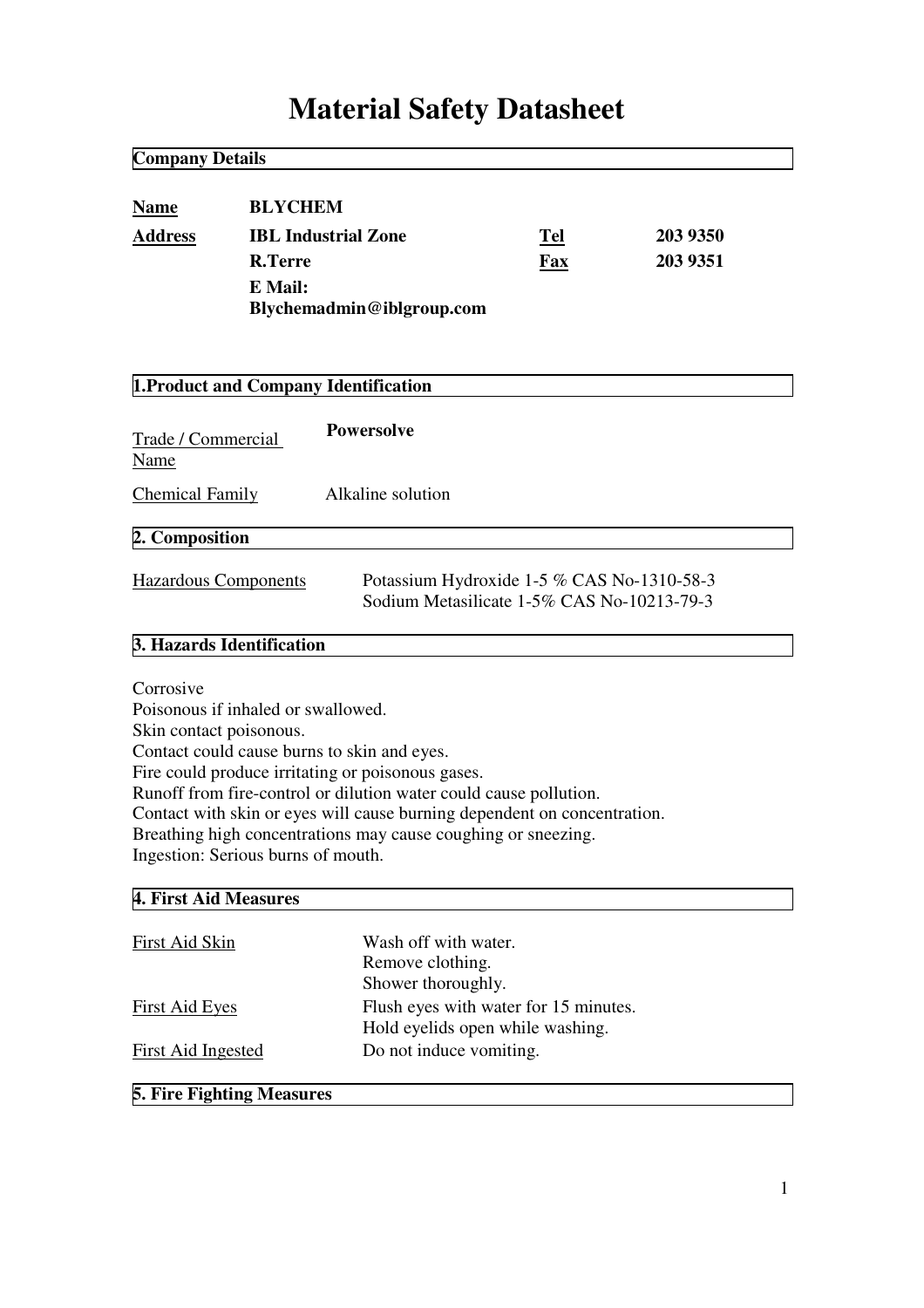Flammability: Not flammable

Extinguishing Media: Not flammable-In the vent of a fire due to other causes the product is compatible with water, foam, carbon dioxide or dry powder extinguishers. Exposure Hazards: None known

Protective Equipment: Fire-fighters should wera self-contained breathing apparatus and suitable protective clothing including gloves and eye/face protection

Hazardous combustion products: Toxic and irritate fumes may be given off when heated to decomposition.

#### **6. Accidental Release Measures**

Full protective clothing including breathing apparatus Dilute (substance may be washed to drain with a lot of water) PRECAUTIONS: Restrict access to area. Provide adequate protective equipment and ventilation. Remove sources of heat and flame. Notify occupational and environmental authorities. SPILL OR LEAK: Do not touch spilled material. Stop leak if you can do it without risk.

#### **7. Handling And Storage**

Handling: Avoid contact with skin and eyes. Wear suitable protective clothing, gloves and eye/face protection. Always add the product to water(not vice versa) Storage: Store in original containers in a cool, dry place. Avoid extremes of temperature.

#### **8. Exposure Controls/Personal Protection**

| Occupational Exposure Limits NA |                                                                                                                                                                   |
|---------------------------------|-------------------------------------------------------------------------------------------------------------------------------------------------------------------|
| Controls                        | The control measures appropriate for a particular worksite                                                                                                        |
|                                 | depend on how this material is used and on the extent of                                                                                                          |
|                                 | exposure.                                                                                                                                                         |
|                                 | Have a safety shower/eye wash fountain readily available                                                                                                          |
|                                 | in the immediate work area                                                                                                                                        |
| <b>Personal Protection</b>      | Wear suitable personal protection equipment, including<br>chemical safety goggles & face shield, boots, imperious<br>gloves, coveralls, & respiratory protection. |
|                                 | Have appropriate equipment available for use in                                                                                                                   |
|                                 | emergencies.                                                                                                                                                      |
|                                 |                                                                                                                                                                   |

#### **9. Physical & Chemical Properties**

Fluorescent yellow liquid pH : 12 -13

#### **10. Stability And Reactivity**

Conditions to Avoid Risk of violent reaction.